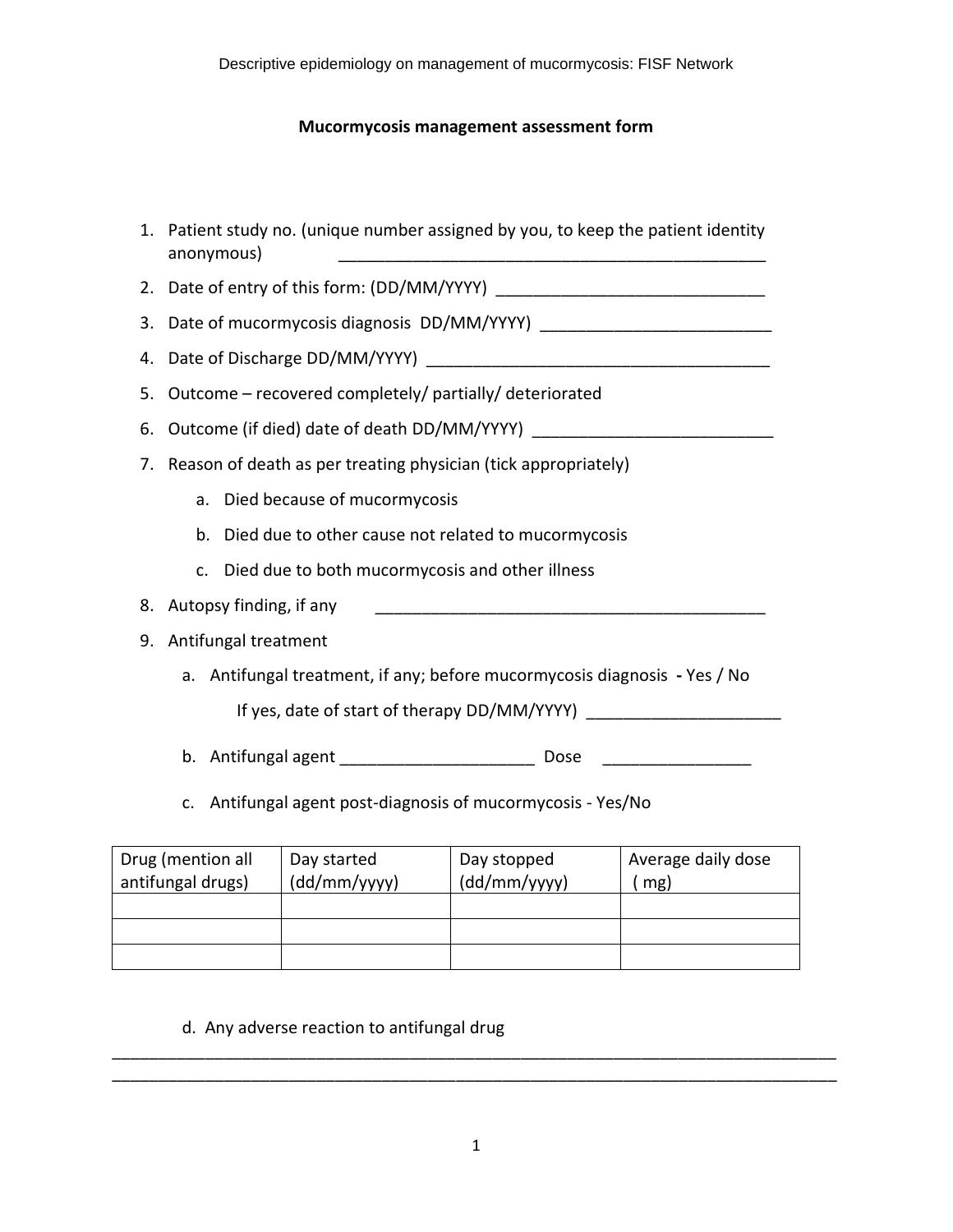e. Change in antifungal agent after initiating antifungal as treatment to mucormycosis

Yes/ No

If Yes, Reasons of Change

- Cost of drug
- Drug toxicity
- De-escalation
- Up-escalation
- In-vitro susceptibility result
- Others, specify

#### 10. Surgical treatment:

- a. Date of surgery DD/MM/YYYY) \_\_\_\_\_\_\_\_\_\_\_\_\_\_\_\_\_\_\_\_\_\_\_\_\_\_\_\_\_
- b. Type of surgery: Endoscopic /Invasive
- c. Repeat surgery: Yes /No
- d. Repeat surgery date: (DD/MM/YYYY) \_\_\_\_\_\_\_\_\_\_\_\_\_\_\_\_\_\_\_\_\_\_\_\_\_\_\_\_\_
- e. Post-surgery imaging done: Yes/ No
- f. Lesion post-surgery:

### 11. Any other form of therapy

- a. Neutrophil transfusion, describe example and the state of the state of the state of the state of the state o
- b. Interleukin or any other immune-potentiator

#### 12. Description of Mucormycosis episode

#### Time of Mucormycosis

Isolation of Mucor form tissue: before hospitalization/ after hospitalization

Site of infection: Paranasal sinuses/ brain/ lung/ Skin & soft tissue/ Kidney/ abdominal/ disseminated disease